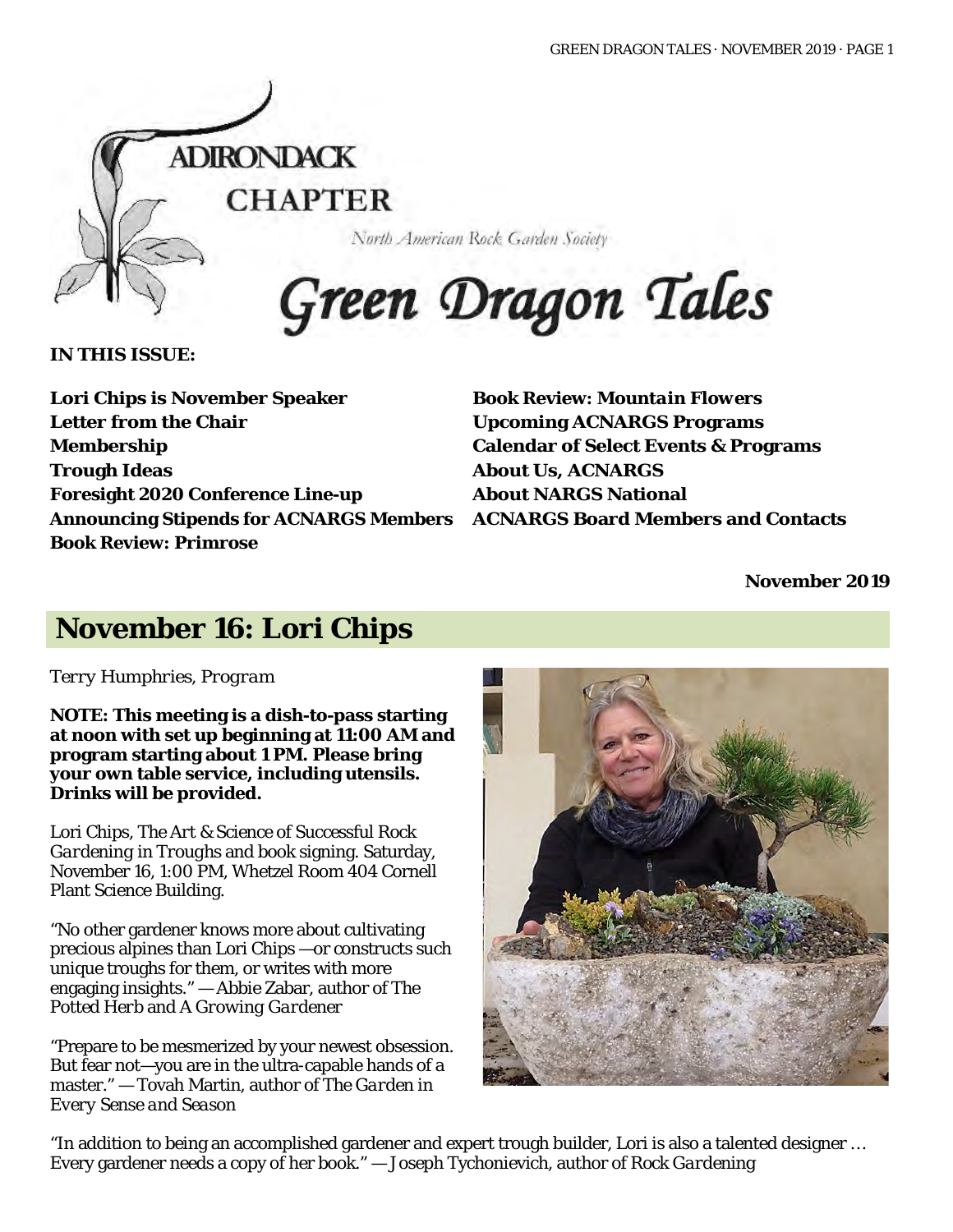

Lori Chips hails from Norwalk, Connecticut where she is the long time alpine manager at [Oliver Nurseries](http://olivernurseries.com/) and a member of NARGS. In addition to sharing many design tips for building and planting troughs, she will recommend soil mixes and plant combinations especially suited to hypertufa containers. She will help us understand how to incorporate rocks, especially tufa, for both aesthetics and functionality in trough construction and planting.

The presentation that Lori has pulled together for us will draw the best

elements from her recent book for an audience of NARGS members who know and love the joy of planting alpine jewel plants in appealing vessels that resemble real stone. Be prepared to expand your knowledge and get enchanted about creating miniature landscapes that draw the eye.

Lori Chips has been committed to the exploration of alpine plants since her student days at The New York Botanical Garden. After graduating, she accepted the job as propagator for the Rock and Native Plant Gardens there. She has been Alpine Manager at Oliver Nurseries for over 20 years, expanding the rock garden collection and pushing the boundaries in the art and science of creating and planting troughs, a long-standing interest that holds a special place in her heart. Her book on the subject, *[Hypertufa](https://www.workman.com/products/hypertufa-containers) [Containers: Creating and Planting an Alpine Trough Garden](https://www.workman.com/products/hypertufa-containers)*, was released by Timber Press in 2018. (NARGS members receive a 30% discount using promotion code NARGS at checkout.)

She has taught classes at New York Botanical Garden, lectured to the North American Rock Garden Society and written many articles for NARGS as well as Oliver's over the years. As a botanical illustrator, Lori's artwork has appeared on the covers of the NARGS Quarterly (1999). She is the recipient of the Carleton R. Worth Award for horticultural writing. She has judged at the Philadelphia Flower Show as well as at smaller venues.

Lori lives and gardens with her husband Joe, without whom there would be less rock in the rock garden, and who is her unflagging partner, travelling to climb mountains, explore other gardens, and meet other likeminded gardeners.



*Illustration of* Gentiana sino-ornata *by Lori Chips on cover of* NARGS Rock Garden Quarerly*,* Fall 1999.

### **From the Chair**

#### *John Gilrein, ACNARGS Chair*

A theme of late is meeting date surprises, so please remember that the next meeting is the third Saturday of the month (on our "normal" schedule), November 16, 2019. We often move the November meeting up to the second Saturday, when the third Saturday seems close to Thanksgiving. So this year there's a long gap between the significantly early October meeting and the November meeting.

Most of you know that the Adirondack Chapter's preferential identification system is to use the botanical names. I have been talking to members recently about using botanical names and common names. In the past another gardening group complained about our use of those botanical names. This preference for using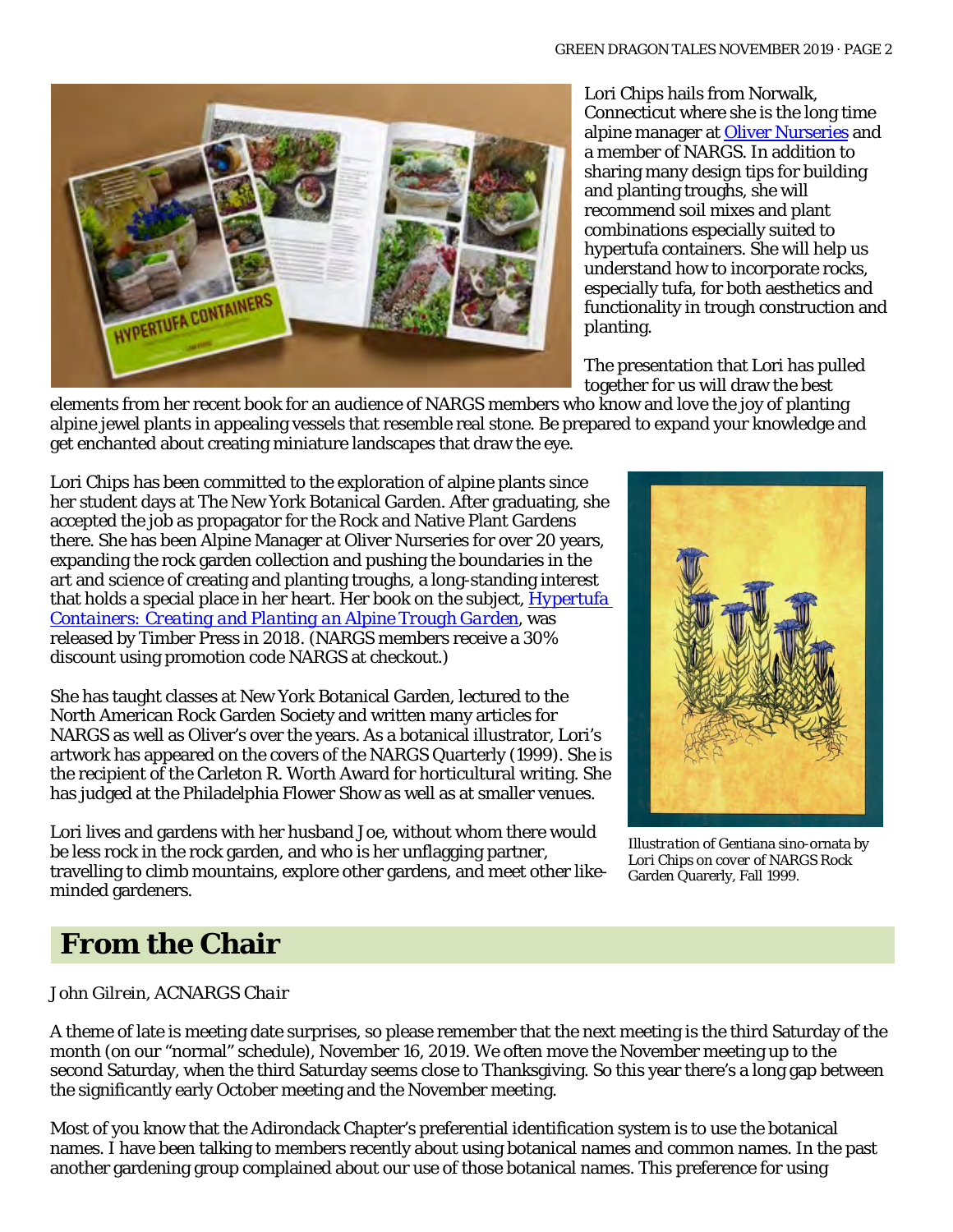botanical names also seems true for NARGS, other alpine garden societies, and the garden magazines I receive. Common names are frequently included with the botanical name. Our usage of botanical names precedes my involvement in the chapter. Prior to the use of the standard botanical binomial name (genus + species) some of the names of plants (which were likely in Latin as well) varied from one European country to the next and might be 6 or 8 words long! Thankfully Linnaeus developed a simpler naming system. Using the botanical name is the best way to communicate with people from different backgrounds, from different countries, and sometimes the only way to communicate about some rock garden/alpine plants when we don't know a common name. A classic example of why the botanical name is critical is the beloved bluebell, which is *Mertensia virginica* in the eastern US, *Hyacinthoides non-scripta* in England, and *Campanula rotundifolia* in Scotland.

The Adirondack Chapter doesn't have any labeling police, so if you're labeling a plant and don't know the botanical name, it's better to label the plant with what you know. Or even better, ask a friend. And when you're at a plant sale or garden, and you're seeing an unfamiliar plant name, ask what the common name is. Sometimes when I'm in the woods and drop a botanical name with a close family member (possibly to be annoying), she shoots back "what's it really called?" or something to that effect. Common names aren't always clear or and sometimes they're quite misleading, e.g. Lily of the Nile, *Agapanthus*, is from South Africa. Was someone long ago in Europe bad at geography? Sometimes common names are charming or interesting, and might be informative about the plant: there's Kiss Me Over the Garden Gate (*Polygonum orientale*), Lamb's Ears (*Stachys byzantina*), and Blue Bead Lily (*Clintonia borealis*, which has a blue berry as it's fruit).

It would be rare to grow up knowing botanical names, so we've learned by reading, sharing our knowledge, looking up names, and being on trips where plants are identified. It seems to take hearing or seeing a botanical name more than once for it to be stored in my memory, and that memory recall is not always instantaneous. Sometimes I want the name before the recall kicks in and I Google it. What helps me is reading garden related books and periodicals, checking the guidebooks or other reference books when needed, and reciting the botanical name (usually quietly inside my head, not blurting it out) as I walk through the woods or a garden. With all the people walking through town alone using their Bluetooth and talking (seemingly to no one!), maybe it's now more acceptable just to talk to yourself or an imaginary friend.

It is frustrating these days with the botanical names that change after being fixed for our entire lifetimes, e.g. *Aster novae-angliae* was changed to *Symphotrichum novae-angliae* (New England aster), which is significantly longer and more difficult to remember. The upside of botanical names is that there are many that provide clues about the plant, like specific names that refer to a color, (alba for white *Quercus alba*, white oak, or flava for yellow, *Arisaema flava*, a yellow flowered Arisaema), habitat *(Thelypteris palustris*, marsh fern), the plant's habit (*Thymus serpyllum*, creeping thyme), size (*Sequoiadendron gigantea*, giant sequoia) or recall famous person (*Franklinia alatamaha*, franklin tree, named for Ben Franklin by John Bartram. Lifelong learning is a plus, and the Adirondack Chapter hopes to expand our horizons. Even if you learn just a few botanical names this year, that's progress!

Hope you can join us for the dish to pass lunch at noon for the November meeting. Our next event is sorting seeds for NARGS that will happen in early December in Ken Post Lab (KPL) Classroom. We usually pick two Saturdays early in December with snow dates the following Sundays.

### **Membership**

#### *Mary Stauble, Membership Coordinator*

There are no new members to report on from the last month. But this is a reminder that our membership year runs the calendar year. So starting January 1, everyone's membership will have expired and we all need to renew. At \$15 a year for an individual/\$20 for a household it is easy to get a great ROI (Return on Investment). Our plant sales and exchanges and members-only Plant-of-the-Month subsidized sales are just two examples of our membership benefits. I will send out an email reminder in January and there will be an announcement in the February newsletter. If you have questions please contact me at mes2@cornell.edu.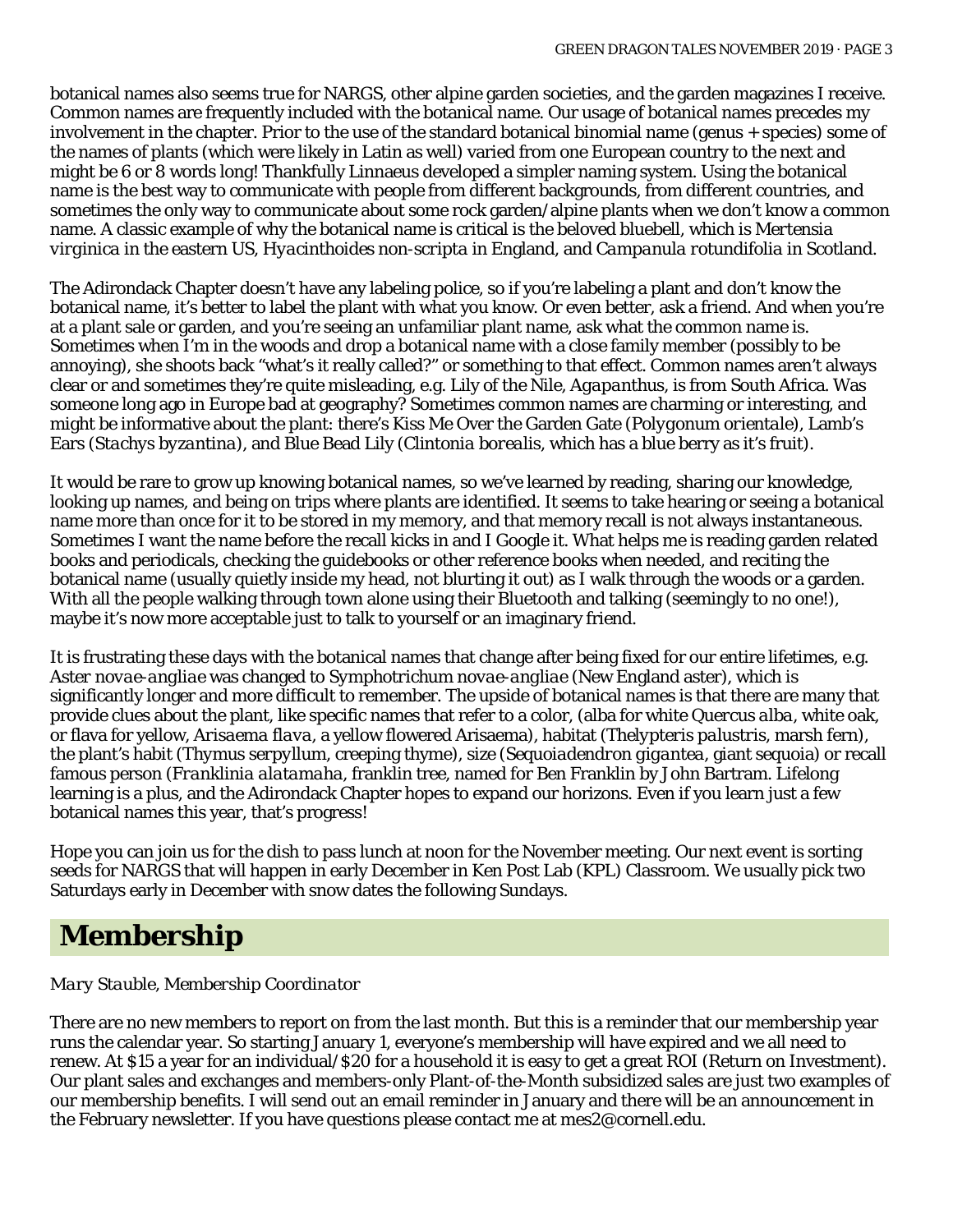### **Trough Ideas**

#### John Gilrein, Chair

Being the owner of a dozen or so troughs, I have thought a lot about my troughs and what should be planted in them. Since I like to travel, and I'm not sure how many more years I will have a reliable neighbor (or neighbor's kid) to provide watering when I'm away, I'm working on less water intensive trough plantings. So that's the main theme of my article.

Hardiness: Since troughs are just another type of above ground container, the plants in your trough need to be a zone or two hardier than plants growing directly in the ground. A good suggestion is that the plants need to be one zone hardier for a trough on the ground in a protected area, and two zones hardier for a trough raised off the ground and/or in an area subject to the force of the weather.



*Sempervivum trough. Photo by John Gilrein.*

There are plenty of plants that are very hardy. If you are willing to go to extra trouble to protect your troughs in the winter, the extra hardiness rule does not apply. Some of the extra measures to get your planted trough through the winter include moving the trough to an unheated shed, a cold frame, or unheated garage. Japanese maples in pots winter over nicely in my unheated garage basement, which is partially below grade, so it's a fair bit warmer than outside. Planted troughs can be very heavy, so moving them for the winter is not always practical. I try to shovel snow over most of my troughs, which works better here in the snow belt than in Ithaca, which is practically a snow desert compared to Barneveld or South Onondaga. But snow protection is not completely reliable to ensure hardiness, unless you can make your own snow. Wrapping an outdoor trough in foam over the winter could help, but it's a lot of work and not very attractive.



*Troughs at Stonecrop Gardens. Photo by Carol Eichler.*

Sun plants: Full sun exposure is the trickiest exposure for a trough than can go for a week or two without water at the height of summer (assuming no water coming from the sky). For me, summer is the most challenging season for my trough plants. Sempervivums are very hardy, and look beautiful when they fill up a trough, either by themselves or with a few attractive rocks. To me the webby semps, *S. arachnoideum*, are especially attractive. They tolerate drought, and if we're lacking rain, I would just water the trough just before leaving on a one or two week trip. You could plant just one variety in a trough, or coordinate several varieties. The only care they need is a tiny bit of weeding and picking out the crowns of plants that have flowered and died. *Eunomia oppositifolia* (formerly *Aethionema*) is very drought tolerant (I had one growing in a trough of

only grit that I inherited, and I neglected it) and has attractive blue green foliage. It's very small, so that contributes to its low water needs. Cacti (there are some hardy to Zone 4) could be grown in a trough, and their lack of thirst is well known. See this link from the Brooklyn Botanic Garden for more information: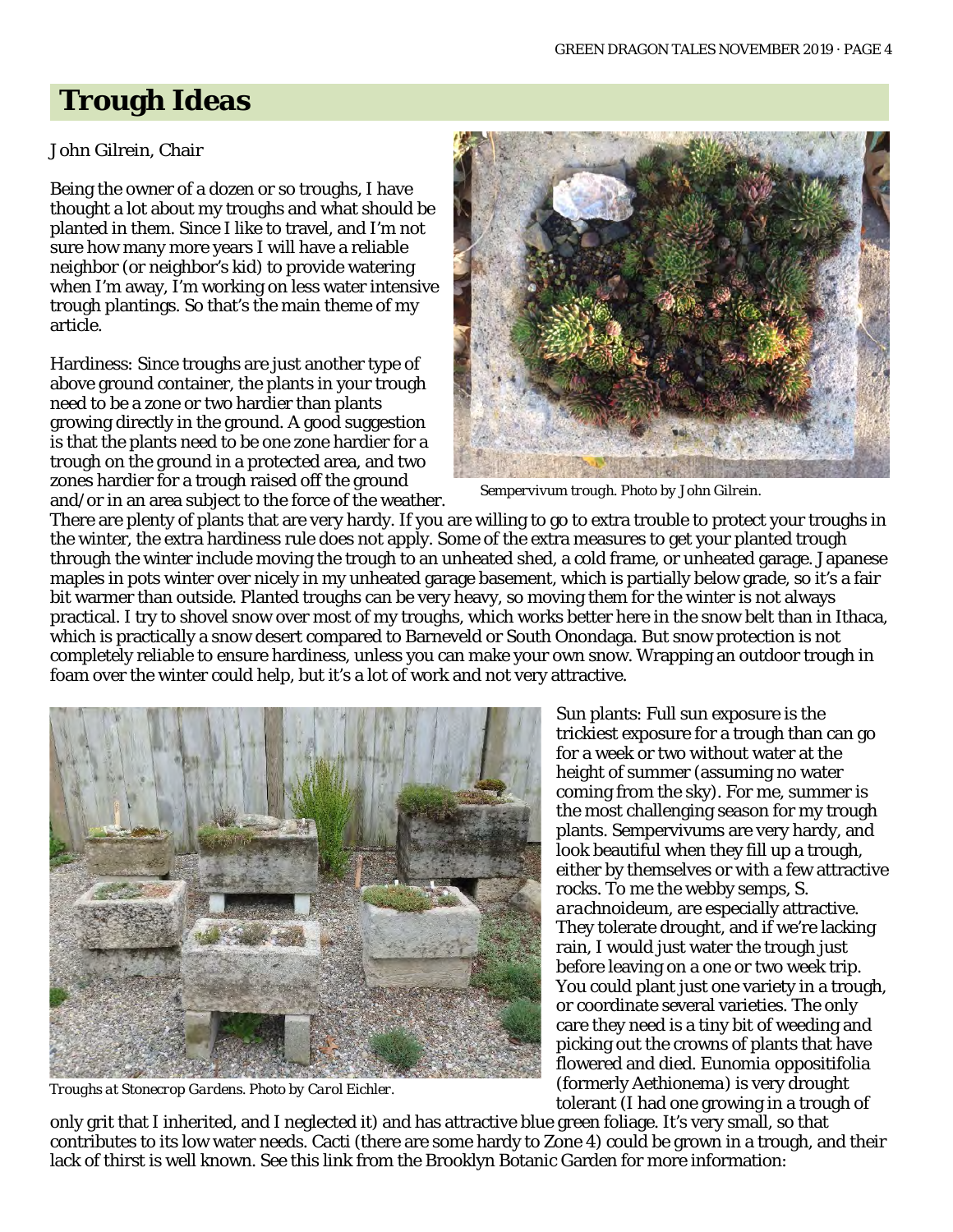[https://www.bbg.org/gardening/article/hardy\\_cacti.](https://www.bbg.org/gardening/article/hardy_cacti) I would be sure to have excellent drainage in the trough, which I suspect is more important than the actual temperature. And keeping the trough drier over the winter could help (e.g. under an overhanging eave). Non-hardy succculents work great in a sunny trough with little supplemental watering and they're not expensive to replace every spring if you buy small plants (or hold over in your basement, and there are many choices. I would consider Graptoveria in that category, but I found by leaving out in the frost that it's hardy to 25 degrees F., or possibly even lower. Non-hardy succulents are now my summer planting for the trough in front of the garage, which is the farthest from any water source.

Partial sun plants: I'm recommending some trees for partial sun situations, as they would tolerate neglectful watering better in less than full sun. I would consider morning sun/afternoon shade an ideal exposure for minimizing water needs, i.e. sun in the cooler morning, shade in the hot afternoon. The very smallest miniature conifers would be a better bet for a trough that won't see water for a week or two. I would consider the dwarfest *Thuja occidentalis* (arborvitae) and *Pinus mugo* (mugo pine) some of the most drought tolerant conifers. Arborvitae grows on limestone cliffs and in cracks in rocks. The planting medium needs to be well drained so it won't crack in the winter, and the trough would need to be big enough to still have some moisture if it will be left for a week or two. One of our dwarf conifers in the trough at Wurster died in a summer drought (no one is there to water every few days). Sorry I can't be more specific on trough size, I don't have enough experience to do so. Almost all the conifers would do well in full sun if provided with regular watering through the summer of course. You would want the standard stone mulch to help maintain soil moisture. Probably the best plants are saxifrages "saxes" including the silvers like *S. cotyledon* and Kabschias; they need a gritty, preferably limy, planting medium, spread slowly, and they're happy to live on the water provided by rain and snow. Like the sempervivums, saxes look good all the time with minimal grooming.

Shade plants: This is where there are the most options for a variety of plants that will tolerate neglectful summer watering. Shady placement means the trough (and plants) will be cooler in the summer and will have reduced water needs. An eye to careful placement will avoid placement adjacent to hot surfaces like a dark colored building, windy sites, and the blackest shade under a tall Norway spruce (*Picea abies*). Just a thick carpet of moss is lovely in a trough, and a planting medium of peat moss and quartz sand kept moist would likely encourage it to grow (no fertilizer) on its own. Tiny hostas, e.g. 'Pandora's Box' and 'Blue Mouse Ears' need little water in a shady site. Many ferns are very hardy and do well in troughs. Some very hardy ferns include maidenhair (*Adiantum pedatum*), cinnamon (*Osmunda cinnamomea*, moved to *Osmundastrum*), marginal (*Dryopteris marginalis*), lady (*Athyrium filix-femina*), which has a dwarf variety, and maidenhair spleenwort (*Asplenium trichomanes*). Ferns need a moisture retentive planting medium (except maidenhair spleenwort, which would be better in a gritty/rocky one), and cinnamon fern likes being left with the trough in a tub of water, until late fall, when the trough should get moved out of the water until late spring. [Fancy Fronds](http://www.fancyfrondsnursery.com/) nursery website is a good source for information and fern plants, but their hardiness ratings are on the conservative side, e.g. maidenhair spleenwort grows in cracks in boulders well above the ground in the Bruce Peninsula of Ontario, which is a cold Zone 5 (and that's what it's rated at by FF). I have cinnamon fern and evergreen wood fern growing in containers successfully. Some other ideas that I expect would work well but have not tested are *Primula x 'juliae* like 'Wanda' and *Heucherella*. The key is to use plants that are not too large and lush (and thus thirsty).

If you experiment with your trough plantings, keep us posted!

### *Foresight 2020* **Conference Line-up**

#### *By the Conference Planning Committee – John Gilrein, Terry Humphries, Marlene Kobre, or Carol Eichler*

It's not too early to be thinking about June. And why? As gardeners there are many reasons to look forward to this month and the NARGS Annual General Meeting and Conference, which we are hosting, I hope is one of them.

So mark your calendars now for the conference dates of June 18-20 and plan to attend. In another article in this issue there is information about how you can apply for a stipend from the Chapter to defray some of the registration cost. We will lots of volunteers during that time as well (even if you don't register for the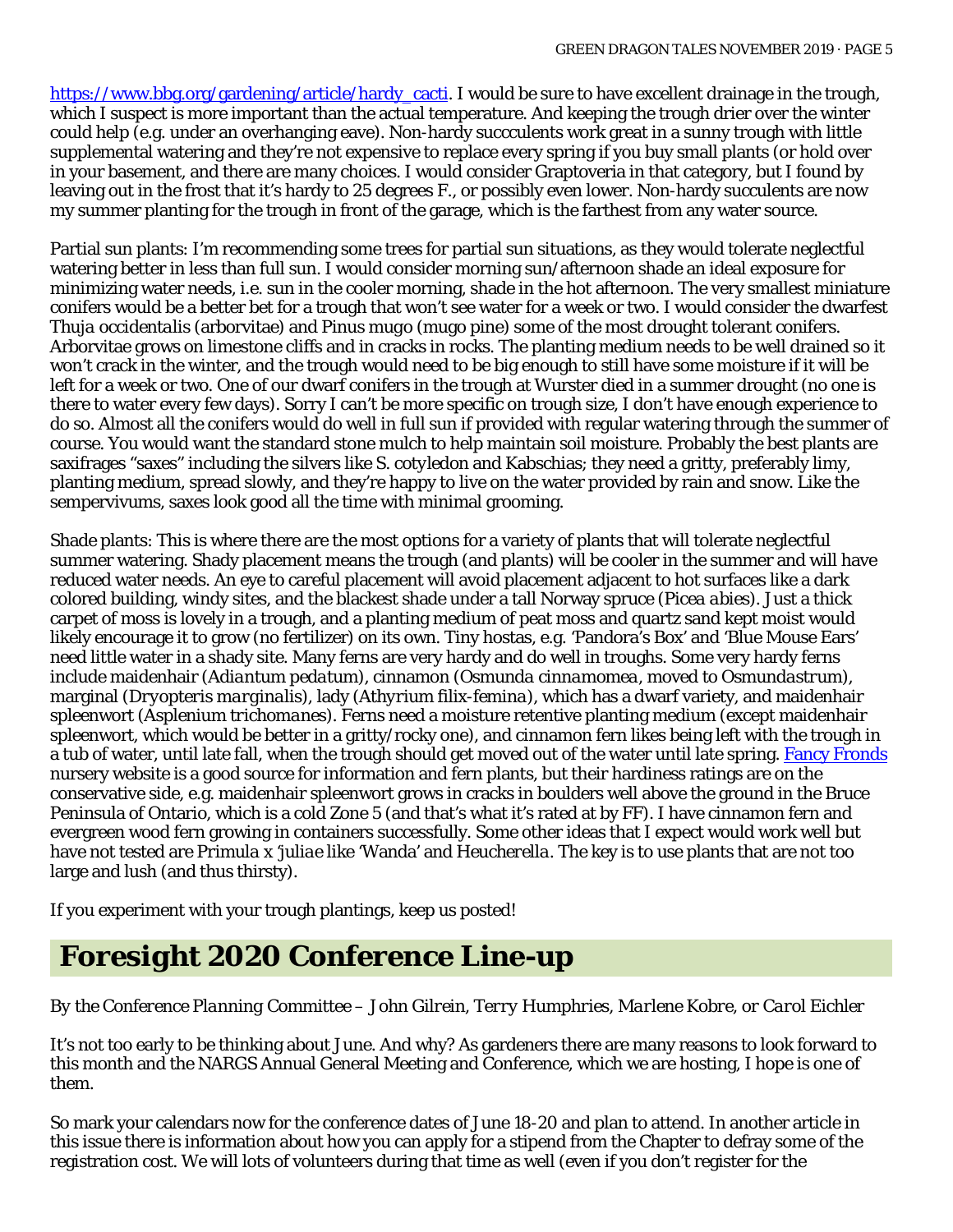Conference). Our volunteers will receive a free Conference t-shirt featuring the Conference logo and may participate in the plant sales.

We will have the opportunity to highlight for our guests the best of what this area has to offer. Our field trips will visit three private gardens and a gorge walk, the pre-conference tour highlights three more gardens, as well as a day at the Cornell Botanic Gardens. Since we are familiar with all of these places, we will be in a unique position to help others enjoy them.

As a registrant you will also be able to attend the talks. Two international speakers will join us. Harry Jans, plant explorer extraordinaire and a legend among rock gardeners, is one of them and the other is Kaj Andersen from Denmark, whom we are so pleased to introduce to the NARGS community. We will also have an evening of talks by horticulturists and designers from Cornell Botanic Gardens.

After the formal scheduled talks each evening we are offering after-hours mini-talks. Attendees are invited to submit and present short of 5-15 minute slide shows on anything rock gardening related.

Many of our activities will be based in the Robert Purcell Community Center including meals, plant sales, and evening talks. Since the Conference is local, you may choose to commute each day to the Conference activities. Nearby dorm lodging is also an option, offered literally steps away from this building.

#### **Registration**

Ready to sign up? The opening of registration will open around January 1st and will be online only via the NARGS.org website. The registration fee of \$425 payable by credit card is due at that time. You must be a NARGS member to attend this Conference**;** however**,** you may include the \$40 membership fee with your registration.

#### **Questions?**

Check out our FAQ's first (which will be posted soon on the NARGS website). If you have further questions, contact anyone on the Conference Planning Committee – John Gilrein, Terry Humphries, Marlene Kobre, or Carol Eichler.

Here's the Conference Schedule as it stands today:

#### **Conference Schedule Thursday, June 18**

| Thursday, Julie 10     |                                                                                          |
|------------------------|------------------------------------------------------------------------------------------|
| $8:00am - 3:00pm$      | Optional Pre-conference – Day trip to 3 Syracuse area gardens; pre-registration required |
|                        | and additional fee of \$45                                                               |
| $2:00 - 6:00$ pm       | Official Conference check-in (early & late registration by prior arrangement)            |
| $3:00 - 6:00$ pm       | <b>AdCom and NARGS Board meetings</b>                                                    |
| $3:30 - 5:30$ pm       | Plant sales and book sales/signings                                                      |
| $4:30 - 5:30$ pm       | Informal BYOB gatherings                                                                 |
| $6:00 - 7:00$ pm       | Dinner at (Robert Purcell Marketplace Eatery)                                            |
| $7:15 - 9:30$ pm       | Evening Talks, CBG horticulturists & designers (yet to be announced)                     |
| $9:30 - 10:30$ pm      | After-hours mini-talks (attendance optional)                                             |
| <b>Friday, June 19</b> |                                                                                          |
|                        |                                                                                          |

| $7:00 - 8:00am$          | <b>Breakfast Robert Purcell Marketplace Eatery</b>                        |
|--------------------------|---------------------------------------------------------------------------|
| $8:00am - 4:00pm$        | All Day Field Trips; gorge walk and 3 private gardens; box lunch included |
| $4:30 - 6:00 \text{pm}$  | Plant sales & book sales/signings                                         |
| $5:30 - 6:15 \text{pm}$  | Cash bar                                                                  |
| $6:15 - 7:30 \text{pm}$  | Catered banquet                                                           |
| $7:45 - 8:00 \text{pm}$  | <b>Evening program: Harry Jans</b>                                        |
| $9:15 - 10:15 \text{pm}$ | After-hours mini-talks (subject to submissions)                           |
|                          |                                                                           |

#### **Saturday June 20**

| $7:00 - 8:30$ am | <b>Breakfast at Robert Purcell Marketplace Eatery</b> |
|------------------|-------------------------------------------------------|
|------------------|-------------------------------------------------------|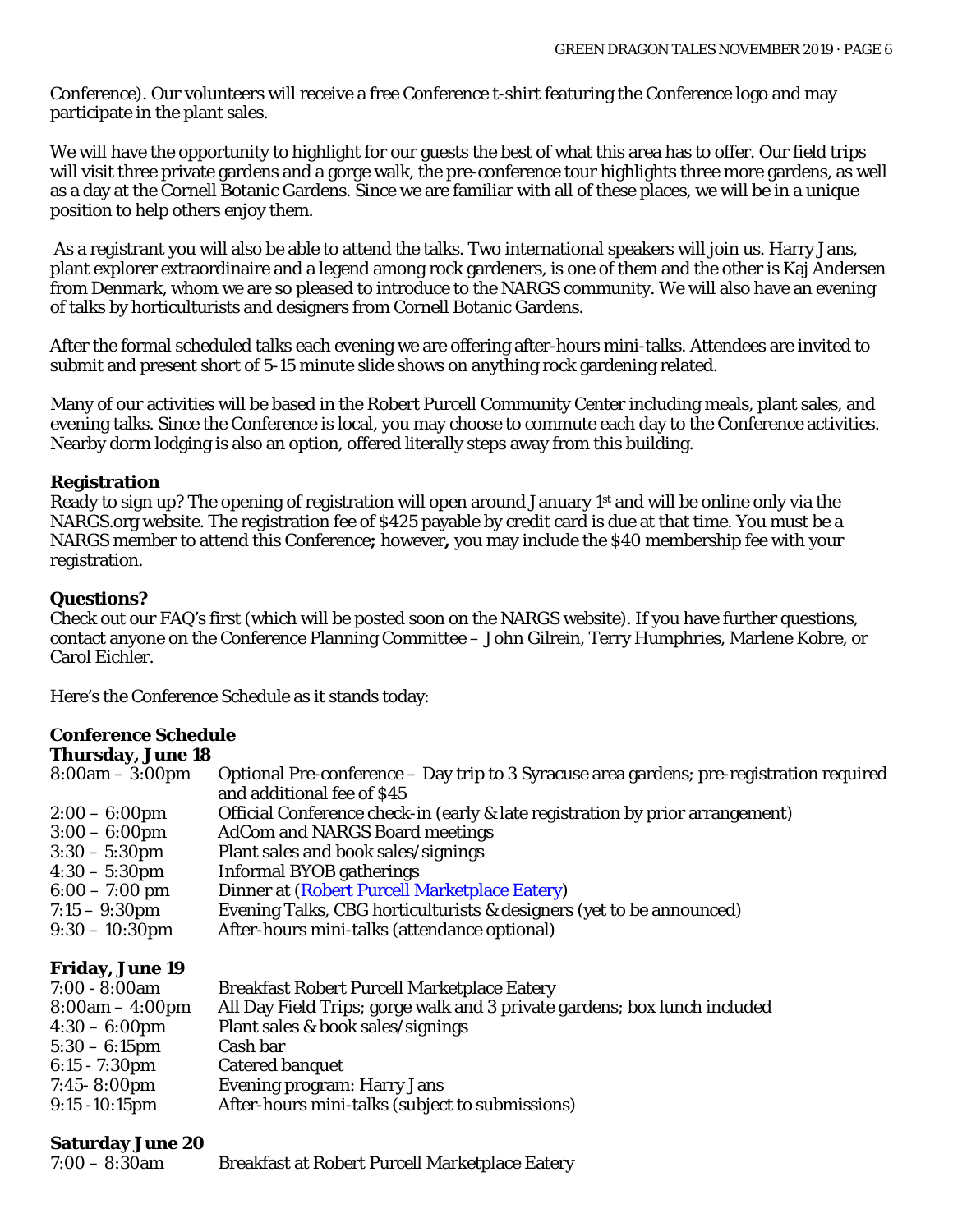| $9:00 - 10:00$ am       | Talk by Kaj Andersen                            |
|-------------------------|-------------------------------------------------|
| $10:00 - 10:30$ am      | <b>Walk to Cornell Botanic Gardens</b>          |
| $10:30am - 12:00pm$     | Tour Cornell Botanic Gardens with their docents |
| $12:00 - 7:00$ pm       | Box lunch & free afternoon; dinner on your own  |
| 12:00 <sub>pm</sub>     | <b>Chapter Chairs meeting begins</b>            |
| $7:00 - 8:00 \text{pm}$ | <b>Annual Meeting &amp; Awards</b>              |
| $8:00 - 9:15$ pm        | Talk by Harry Jans and concluding remarks       |
|                         |                                                 |

#### **Sunday June 21**

| $7:00 - 8:30$ am  | <b>Breakfast at Robert Purcell Marketplace Eatery</b> |
|-------------------|-------------------------------------------------------|
| $10:30 - 3:00$ pm | "On-your-own" tour to members' private gardens        |

### **Announcing Stipends for ACNARGS Members**

*Foresight 2020: Exploration and Inspiration*, June 18-20, 2020. Is it on your calendar yet? It's not too early to consider attending.

Itinerary details for the Conference have been arranged already in preparation for the opening of registration around January 1st. The Winter issue of the NARGS Quarterly will contain several Conference-related articles. Note we are also offering a pre-conference day-trip to tour Syracuse area gardens on June 18 and will invite our attendees to visit member's gardens on Sunday June 21, following the close of the Conference.

Since this is our last newsletter until the Jan/Feb issue, we are sending out this first announcement about stipends for the Conference, open to our Chapter members.

#### **Purpose of the Stipend**

Our aim is to encourage as many of our members as possible to attend the 2020 AGM hosted by us. We believe the Chapter will benefit in the long term by increasing both interest and involvement with Chapter activities.

The ACNARGS Board voted on Oct. 20, 2018 to set aside up to \$3,000 from our reserves to subsidize Chapter members wishing to attend the 2020 Chapter-hosted NARGS Annual Meeting. As per the Chapter's past stipend program as well as NARGS' past stipend guidelines, we plan to offer a reimbursement subsidy of \$300 per individual. A stipend recipient must register for the AGM and then will be reimbursed for \$300 of the \$425 registration fee. To attend a NARGS AGM you must be a NARGS member. NARGS membership costs \$40 a year.

Should we receive more than 10 worthy applicants, the Board will consider increasing the amount in the stipend fund.

#### **Who's eligible?**

We will follow past guidelines of NARGS' AGM stipends. That is:

- anyone who has never previously received a stipend to attend a national AGM (either annual meeting or study week-end)
- And
	- has been/is a member of ACNARGS in both 2019 and 2020

And

• is a member of NARGS at the time of applying for a stipend; the individual can join at the same time as their stipend application is submitted

#### **What are the expectations?**

Stipend recipients are expected to volunteer to help with the AGM and to volunteer for the Chapter. See below for examples of volunteer needs for both the AGM and the Chapter; the applicant may make further suggestions, if there is a special interest. Altogether a minimum of 10 hours of volunteer time is required.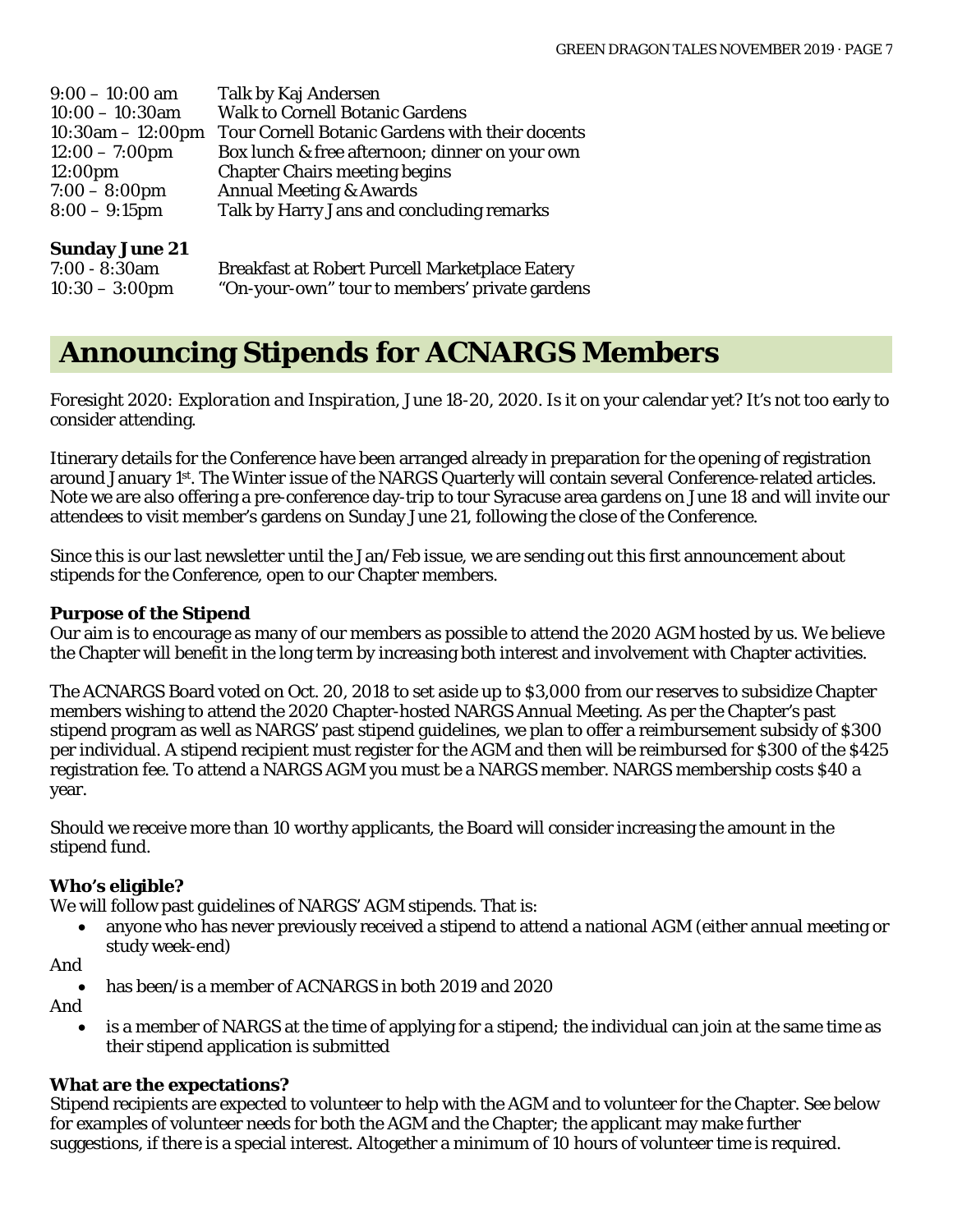#### **How does one apply?**

Applicants must submit a letter to Chapter Chair John Gilrein stating their interest in receiving a stipend and why they are interested in attending the 2020 AGM. Once an award has been granted this will necessitate follow-up conversations with the ACNARGS Chair (John Gilrein) and the AGM Volunteer Coordinator (Carol Eichler) to secure specific commitments.

**Deadline for applying:** Applications will be accepted until Feb. 15, 2020 and should be submitted to John Gilrein [\(basecamp@alum.syracuse.edu\)](mailto:basecamp@alum.syracuse.edu), ACNARGS Chair, who will submit all applications to the Review Committee. Feb. 15 is the date of the first 2020 meeting of ACNARGS.

#### **Review of applications**

A Committee of the Board will review the applications and make a recommendation to the full Board for a vote at a March Board meeting. No applicant for a stipend should be part of the Review Committee.

#### **Decision and Notification of Awards**

Stipend recipients will be notified as soon as possible after the March 15, 2020 Chapter meeting and no later than March 31, 2020.

Some examples of Conference volunteer tasks:

Meet & Greet at registration desk, bus monitors, audio/visual liaison, plant sale assistants, bus monitors, chase car drivers, conference bag stuffers, and more.

Some examples for ACNARGS volunteer tasks:

Meeting room set-up and clean-up, write for the newsletter, help with the plant sales, be a greeter at meetings, organize a garden tour, work at the Wurster rock garden, and more.

## **Book Review:** *Primrose*

#### *By Mary Gilliland*

The family home from which I left for college was on Primrose Drive, and the first plant I brought home from a NARGS meeting was Wanda. In the years since, my excitement about primroses has multiplied as vigorously as the flowers themselves do in my woodlands and its borders throughout the spring, with an occasional second late summer flowering. But imagine that it is a snowy day in winter, and with cup of tea at kitchen table, I sit with two books opened: my oldest edition of Brewer's *Dictionary of Phrase and Fable* at my right hand, and botanical illustrator Barbara Shaw's 1991 *Book of Primoses* at my left. That sum of pleasures is what I feel as I immerse in Elizabeth Lawson's new hardcover, *Primrose*.

While her book was in development in 2017, Elizabeth gave a slide lecture for the NARGS Adirondack chapter. Her overview ranged from displays of the rare—*primula* with the hugest stalk that grows on far northern limestone barrens, cave-dwelling *primula* of the Southwest that grow in algal mats—to reminders of the practical: doubles must be divided, for they bloom and bloom and never set seed because all the reproductive parts have become flower. At her talk, intermixed with such lively botanical knowledge were historical summaries of primrose appreciation and uses, as well as cameos of primrose breeders, bloggers, and illustrators. Did you know that the most famous auricula illustration is Georg Dionysius Ehret's 'Fille Amoureuse,' the beauteous pale blue primrose with pale green leaf?

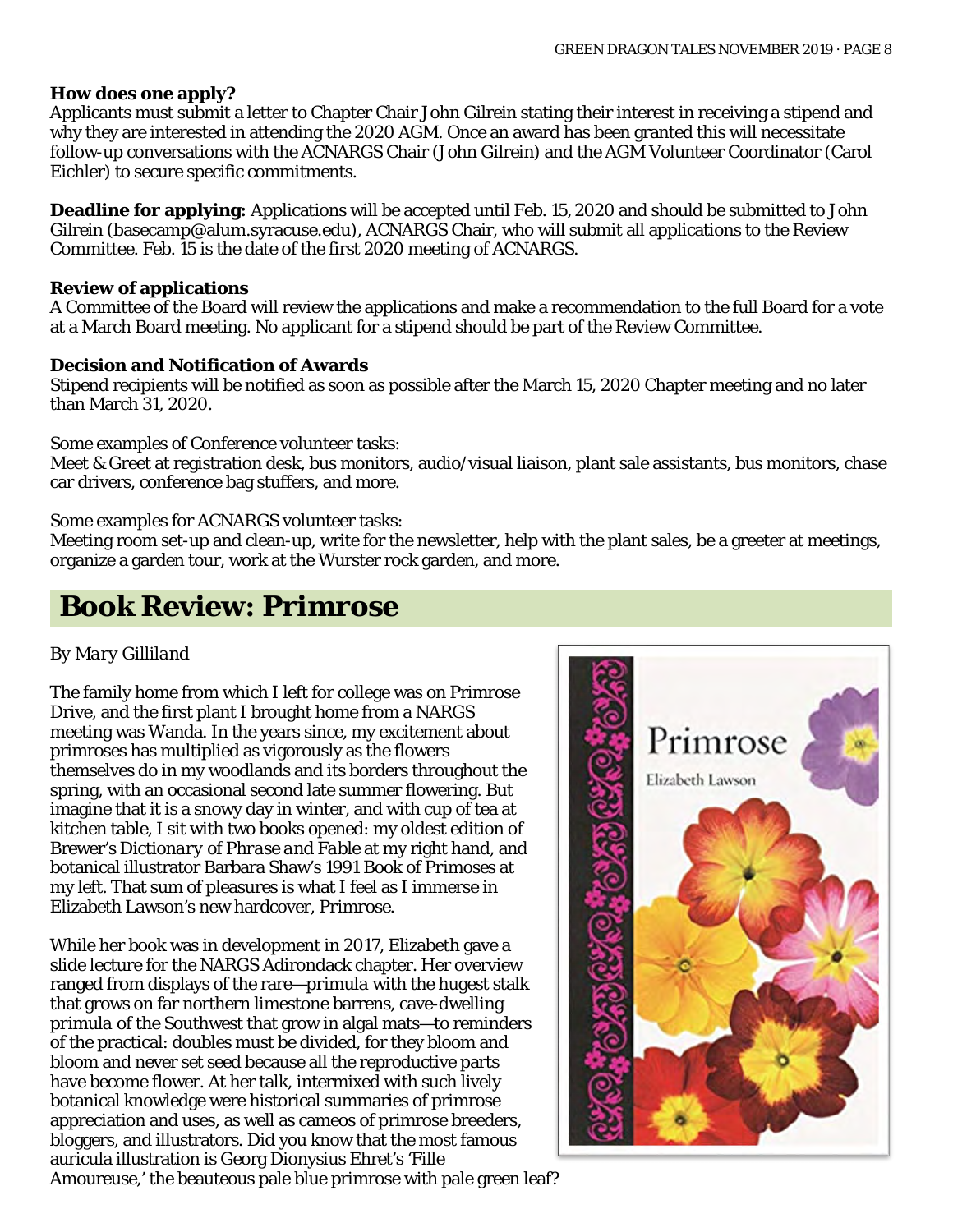Lawson's book is graced with this picture, and over 100 other splendidly reproduced illustrations: botanical paintings of individual plants, photographs, herbarium sheets, electron micrographs, handwritten letters with line drawings, portraits of primrose breeders and historians, and posters from popular culture incorporating the flower. Around and among these visual delights are striking condensations of history and biography. Did you know that herbals were succeeded by florilegia; do you remember that sketching was followed by painting by engraving by computer imaging? 17th century weavers often grew gold-laced polyanthus and other flowers for sale. 18th century Elizabeth Blackwell spent two years at the Chelsea Physic Garden drawing 500 plants recently arrived from the Americas then engraved, hand-colored, and marketed *A Curious Herbal* in order to ransom a feckless husband from debtor's prison. The project turned out well, though the fate of the feckless man did not. In Lawson's book we also get notes on the primrose from Dorothy Wordsworth's journal (occasionally sourced, I might add, for poetic lines by her brother William). For nature writing, I place poet John Clare near the pinnacle, and my eyes misted over upon finding his "crimped and curdled leaf" of the cowslip embedded in a discussion of their vernation being revolute—and then noticing the words of this literarily botanical paragraph run below a reproduction of Cicely Mary Barker's eponymous flower fairy!

That moving combination is actually one tiny bit from a chapter devoted to molecular genetics, a chapter that covers 30 years of Charles Darwin's research on pin-and-thrum (a terminology originating with the aforementioned 17th century florist weavers) on Britain's common primrose, cowslip, and oxlip. But here as elsewhere, Lawson displays no dichotomy between science and letters, nor chronological or spatial separation between people of different centuries and countries who pursue a common interest. All chapters are topically holistic—chapters on explorers and adventurers, on hybridizers from the Wynne sisters through and beyond Barnhaven, on 400 years of auricula (ah! the stunning "farina" photographs), on the Japanese *sieboldii* and Chinese counterpart *sinensis*, on the primrose in prose and poetry, in fairy tales and politics, in health and cooking.

Authorial joy permeates our richly illustrated verbal travels from Scotland to Turkey to Tibet to the one South American primrose. This labor of love includes a comprehensive index, a list of associations and websites, an excellent bibliography, 20 pages of references, and a superb timeline which notes that 25 million years ago "Primula solidifies its genetics in the eastern Sino-Himalayas" and then begins with Pliny the Elder (he who became fertile soil beneath Vesuvius's ashes trying to save the life of a dear friend) and continues through the 2016 isolation of the supergene in the thrum flowers of *P. vulgaris*.

*Primrose* is the newest addition to the Botanical series from Reaktion Books Ltd. As for the phrase from *Hamlet* reused by so many-—perhaps most movingly by Oscar Wilde in *De Profundis*—"the primrose path" is explored both metaphorically and literally in Elizabeth Lawson's finely written book. I leave you, dear reader, your own pleasurable adventures with her through its host of colors and meanings.

About the author of this review:

Mary Gilliland is an award-winning internationally published poet. She has done multimedia collaborations with musicians, painters, photographers, and sculptors. On the writing faculty of Cornell University's Arts & Sciences college, she also taught writing at Cornell's branch campus in Doha and was a featured poet at the International Al Jazeera Film Festival. "She is not afraid of delight, neither does she shirk the hard tasks of anger, pain, and deep caring," said Mary Oliver about Gilliland's letterpress collection *Gathering Fire*. In November 2019 Mary is one of 4 writers selected for the inaugural Sandy Bend writers' residency on Sanibel Island.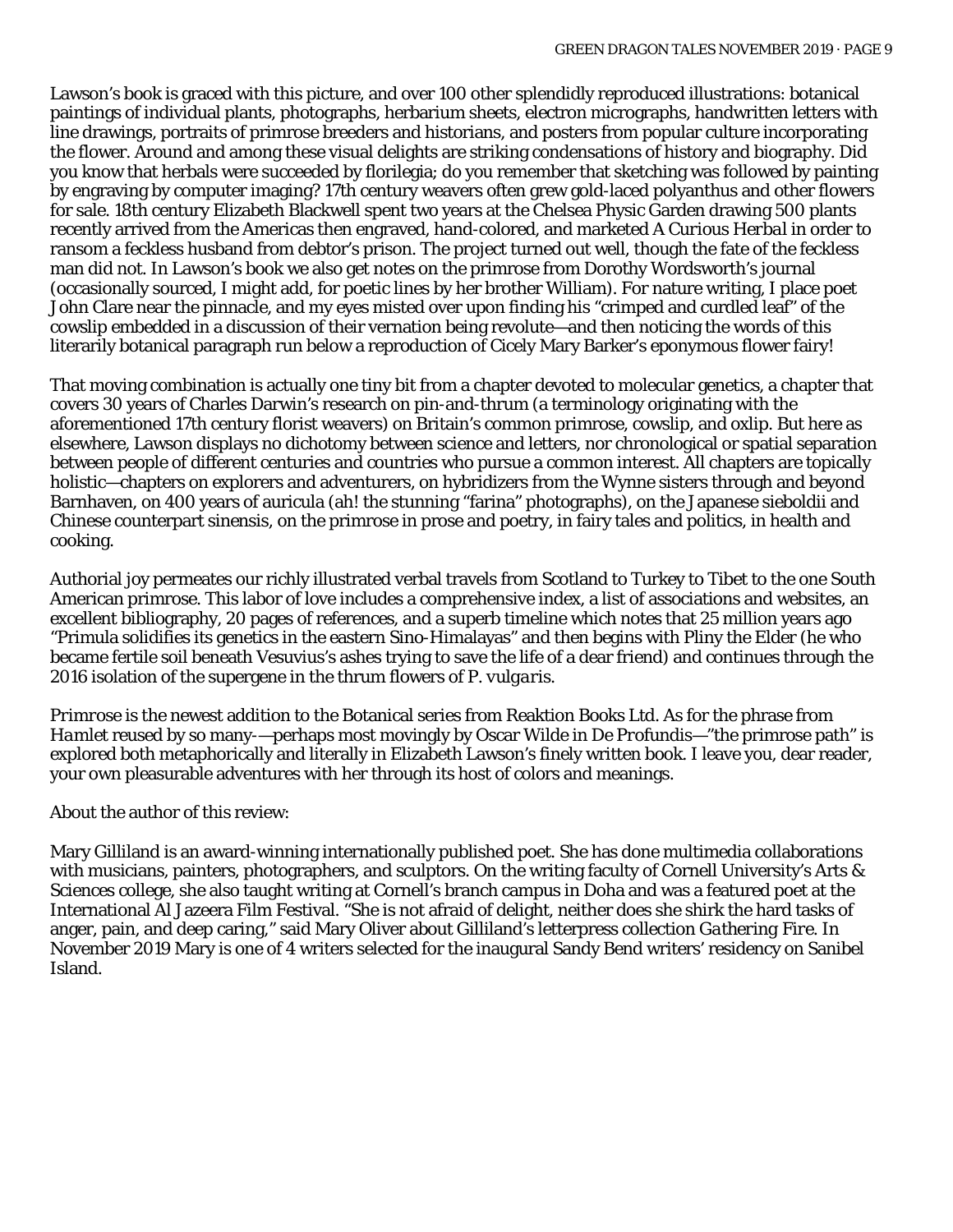### **Book Review:** *Mountain Flowers*

#### *By John Gilrein*

This is a spiral bound field guide, written by Cliff Booker and David Charlton (who was our October 2019 speaker) in 2017. The Pyrenees is the mountain range dividing France from Spain with the Atlantic Ocean to the west and the Mediterranean Sea to the east. The Picos de Europa is a range of mountains along the north coast of Spain. Both ranges include both limestone areas, and areas of acid rocks with different flora. The habitats or zones covered in the book include woodland, valley meadows (grazed by livestock), high mountain meadows, and lastly rocks, peaks and scree. Each zone in the book has an associated symbol which identifies the zone where each plant is commonly found. The book has color photographs of each flower is divided into sections by flower colors: blue (including blue violet), pink (including purply pink), red, yellow, and white. Each flower page is labeled with bloom time with the month(s) highlighted. Botanical name, plant family, and common name (in English, Spanish, and French) are all given. There is helpful text which sometimes includes more specific information about the plant's habitat, whether the plant is a semi-parasite or parasite. Plant and flower size are not specified, however the user would likely be able to identify the plants in the book, provided they are in flower when seen.



Some critical comments:

The book is clearly organized, and the photos are good. It is not meant to be a comprehensive plant guide to the two mountain ranges, rather it includes many of the most showy or interesting flowering plants. The zone information would be most useful for finding and identifying the plants. Organization by color sections is also helpful to find a plant in the book. Some of the flower colors may be on the cusp of two (sometimes different) colors: is that flower violet/purple or is it pink/lavender pink? Sometimes two individuals perceive colors differently; I have had debates about the color of a flower before. Still, I wonder why the *Ramonda* with the violet flowers is included in the pink flower section (*Ramonda* can have pink flowers, but the photo is a violet flowered one). One point I don't understand is why the book is still using some now archaic plant family names: *Cruciferae*, *Labiatae*, *Umbelliferae*; current plant family names for the above families are (in order as above) *Brassicaceae* (cabbage famly), *Lamiaceae* (mint family), and *Apiaceae* (carrot family). More perplexing is that the book uses both archaic and current plant family names for the first two families mentioned in this topic. And the plant family name for the bean family, *Fabaceae*, is consistently misspelled *Fabiaceae*. Plant family names were standardized decades ago to all end in ---aceae. Two identification errors are that *Euphorbia amygdaloides* is labeled as in the *Liliaceae* (correct family is *Euphorbiaceae*) and *Sedum dasyphyllum* is identified as *Sedum album*. In spite of the anomalies in the book, I enjoyed perusing the book, and would bring the book on a trip to the Pyrenees to use as a helpful guide.

### **Upcoming 2019 ACNARGS Programs**

*Mark your calendars! Unless otherwise specified, all local events start with a brown bag lunch at noon with the program*  following at 1 pm, and take place at the renovated Whetzel Room, 404 Plant Science Building, 236 Tower Road, Cornell *University, Ithaca, NY.*

**November 16: Lori Chips** Hypertufa Troughs book signing and presentation.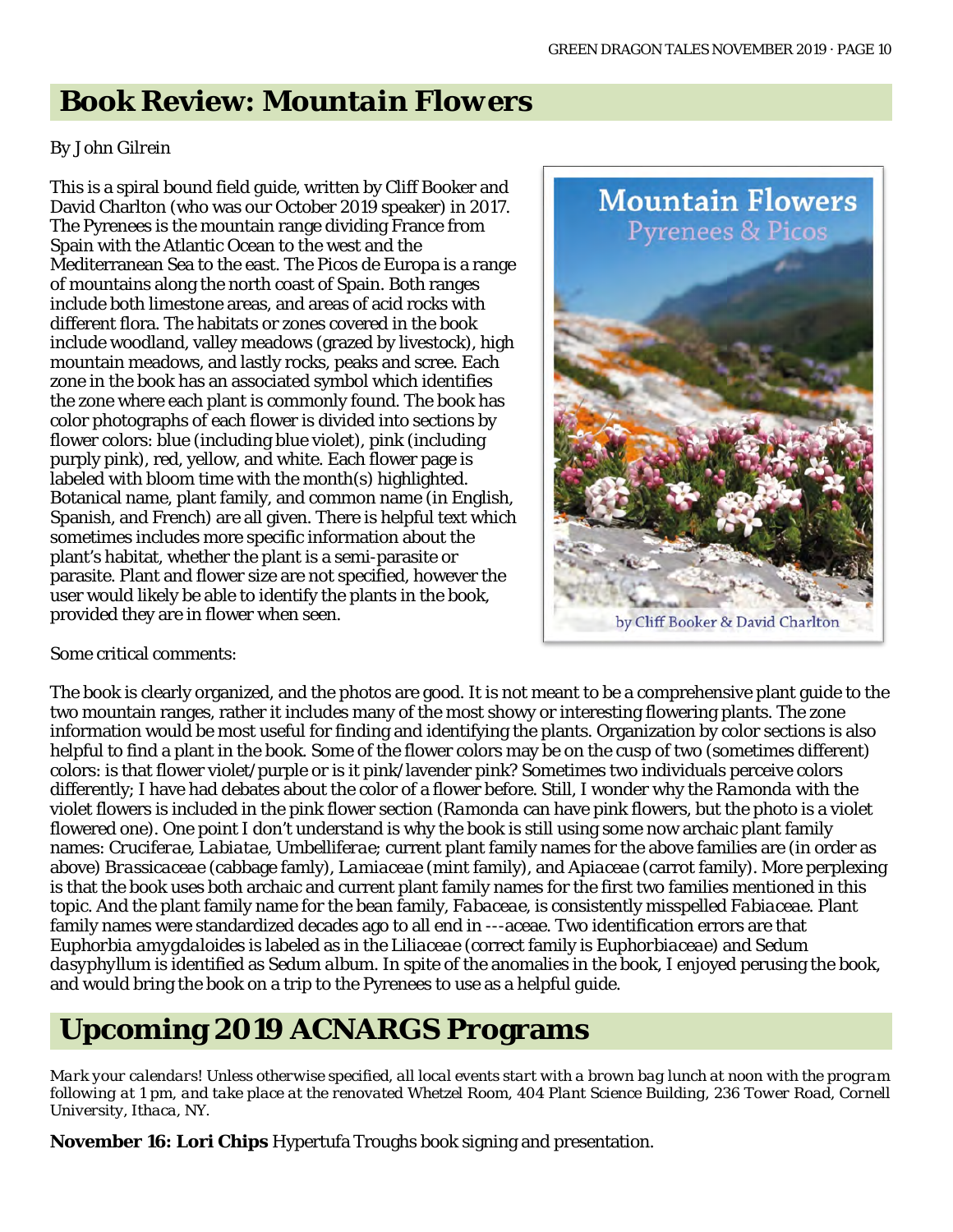**June 18-20, 2020:** Foresight 2020: Exploration and Inspiration, NARGS Annual General Meeting, hosted by ACNARGS in Ithaca, NY.

As we learn more details of these meetings they will be included in future newsletters, our blog, **acnargs.blogspot.com**, and our Facebook page, **[facebook.com/acnargs](http://www.facebook.com/acnargs)**.

### **Calendar of Select Events & Programs**

**October 28 – November 8:** NARGS Tour to Greece. This tour is now full and a wait list has been created.

**[Cooperative Extension Horticulture Programs](http://www.ccetompkins.org/)**, located at 615 Willow Av., Ithaca. 607- 272-2292. Unless otherwise stated, classes require pre-registration and have a self-determining sliding fee scale.

**[Finger Lakes Native Plant Society Meetings](https://flnps.org/)** from 7-8:30pm at the Ithaca Unitarian Church annex (corner of Buffalo & Aurora, enter side door on Buffalo St. & up the stairs). Also look for FLNPS Walks meeting at different times and locations.

**[Cornell Botanic Gardens](https://cornellbotanicgardens.org/)** (formerly Cornell Plantations) calendar of events visit: **[CBG Calendar](https://cornellbotanicgardens.org/explore/events/)**.

*To have a garden event in your area listed send all pertinent information to David Mitchell at [david\\_mitchell\\_14850@yahoo.com](mailto:david_mitchell_14850@yahoo.com)*

## **About Us, ACNARGS**

We are an all-volunteer organization and one of thirty-eight NARGS affiliated chapters active in North America. Our annual Chapter activities include 5 program-speaker meetings, the *Green Dragon*  newsletter, web and Facebook pages, garden visits, overnight garden trips, hands-on workshops, two plant sales a year, and frequent plant giveaways. Our meetings are informal, friendly gatherings that provide a wealth of information and offer a source for unusual plants, plus the opportunity to be inspired by other gardeners. The public is always welcome.

Chapter membership starts at \$15 a year based on the calendar year. Membership includes these benefits: newsletter sent to you electronically (or option by mail for an extra fee), opportunity to travel on our planned overnight garden trips, annual membership directory, and plant sale discounts and member only sales, including Plant-of-the-Month sales. Download a membership form at **[www.acnargs.org/join.pdf](http://www.acnargs.org/join.pdf.)**.

### **About NARGS National**

NARGS National is our parent organization: We encourage you to join (online at **www.nargs.org**) for only \$40 a year. Benefits include a seed exchange, a quarterly Publication focused on rock gardening, and an on-line web site featuring an archive of past publications, a chat forum and a horticultureal encyclopedia. NARGS National also conducts winter study weekends and holds its Annual Meeting in interesting places where attendees have the opportunity to visit gardens and take field trips, often to alpine areas, as well as hear talks by outstanding plants people from around the world. More recently, NARGS is offering botanical tours each year, both within the US and abroad.

### **2019 ACNARGS Board Members and Contacts**

*If you want to volunteer, we'd love to hear from you!*

Chair: **John Gilrein**, **[basecamp@alum.syracuse.edu](mailto:basecamp@alum.syracuse.edu)**  Program: **Terry Humphries**, **[terryehumphries@gmail.com](mailto:terryehumphries@gmail.com)**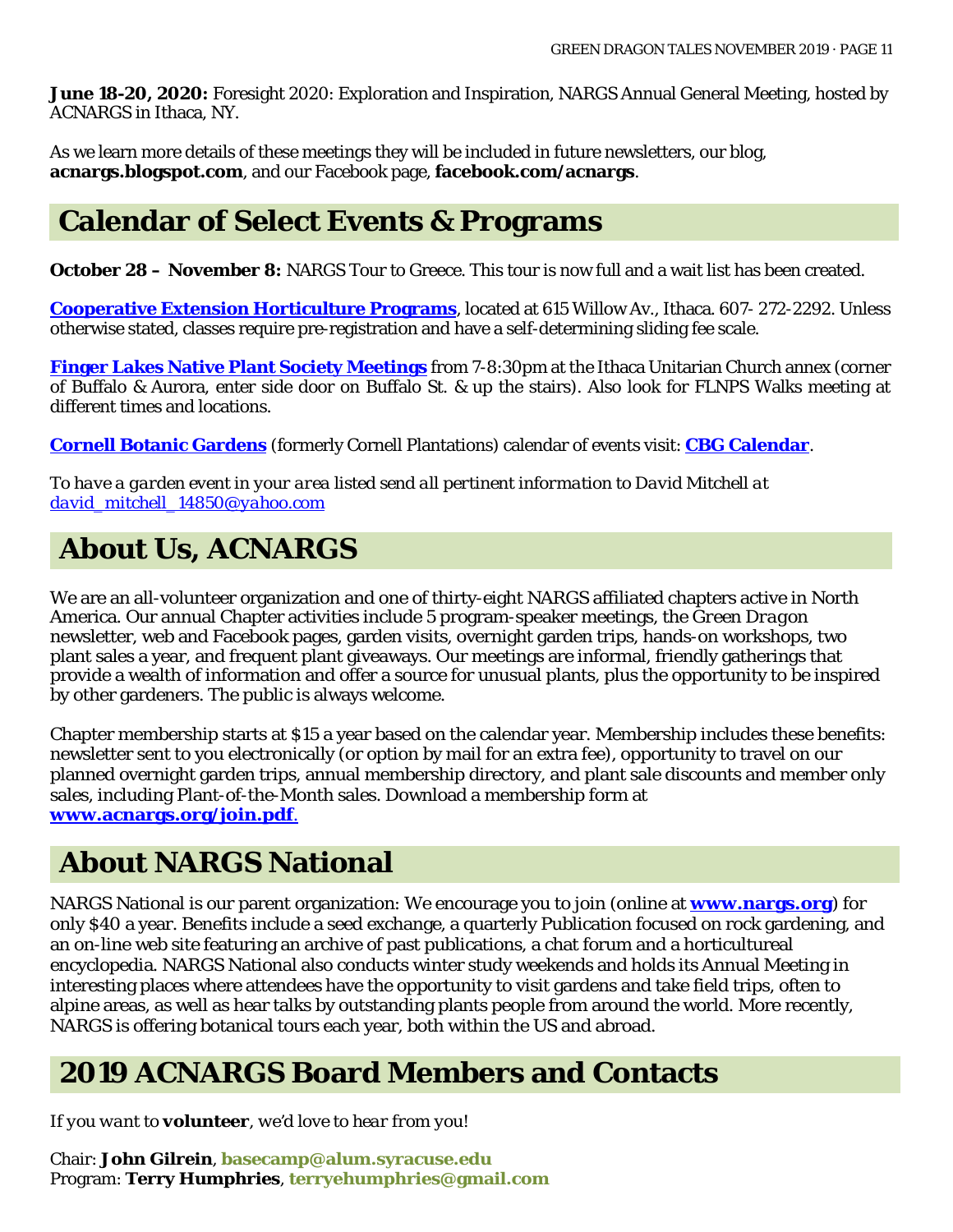Program Committee Members: *Could this be you?* Secretary: Currently rotating amongst "Responsible People" Treasurer: **BZ Marranca**, **[mmm10@cornell.edu](mailto:mmm10@cornell.edu)** Plant Sales Chair: **Carol Eichle**r **[carolithaca@gmail.com](mailto:carolithaca@gmail.com)**  Plant Sales Committee Members: **Michael Loos**, **BZ Marranca**, **Carol Eichler** Plant of the Month: **Marlene Kobre**, **[mkobre@ithaca.edu](mailto:mkobre@ithaca.edu)** Membership: Seeking someone to do this. *Could this be you?* New Member Hospitality: **Graham Egerton** Newsletter Editor: **David Mitchell**, **[dwm23@cornell.edu.](mailto:dwm23@cornell.edu)** *Looking for a new editor!* Calendar: **Pat Curran**, **[pc21@cornell.edu](mailto:pc21@cornell.edu)** Webmaster, Program Tech: **Craig Cramer**, **[cdcramer@gmail.com](mailto:cdcramer@gmail.com)**

### **Green Dragon Tales**

Published eight times a year (Jan./Feb., March, April, May/June, July/Aug., Sept., Oct., Nov./Dec.). Submit articles by the fourth Friday of the month preceding publication to David Mitchell, [david\\_mitchell\\_14850@yahoo.com](mailto:david_mitchell_14850@yahoo.com.)**.** Note: The next issue of *The Green Dragon* will be our September issue. The newsletter is always posted and printable each month on our website: **[www.acnargs.org](http://www.acnargs.org/)**

Map: Whetzel Room, Room 404 Plant Science Building, 236 Tower Rd., Cornell campus



*October surprise!* Primula vulgaris*. Photo by Terry Humphries.* (More pictures on next page!)